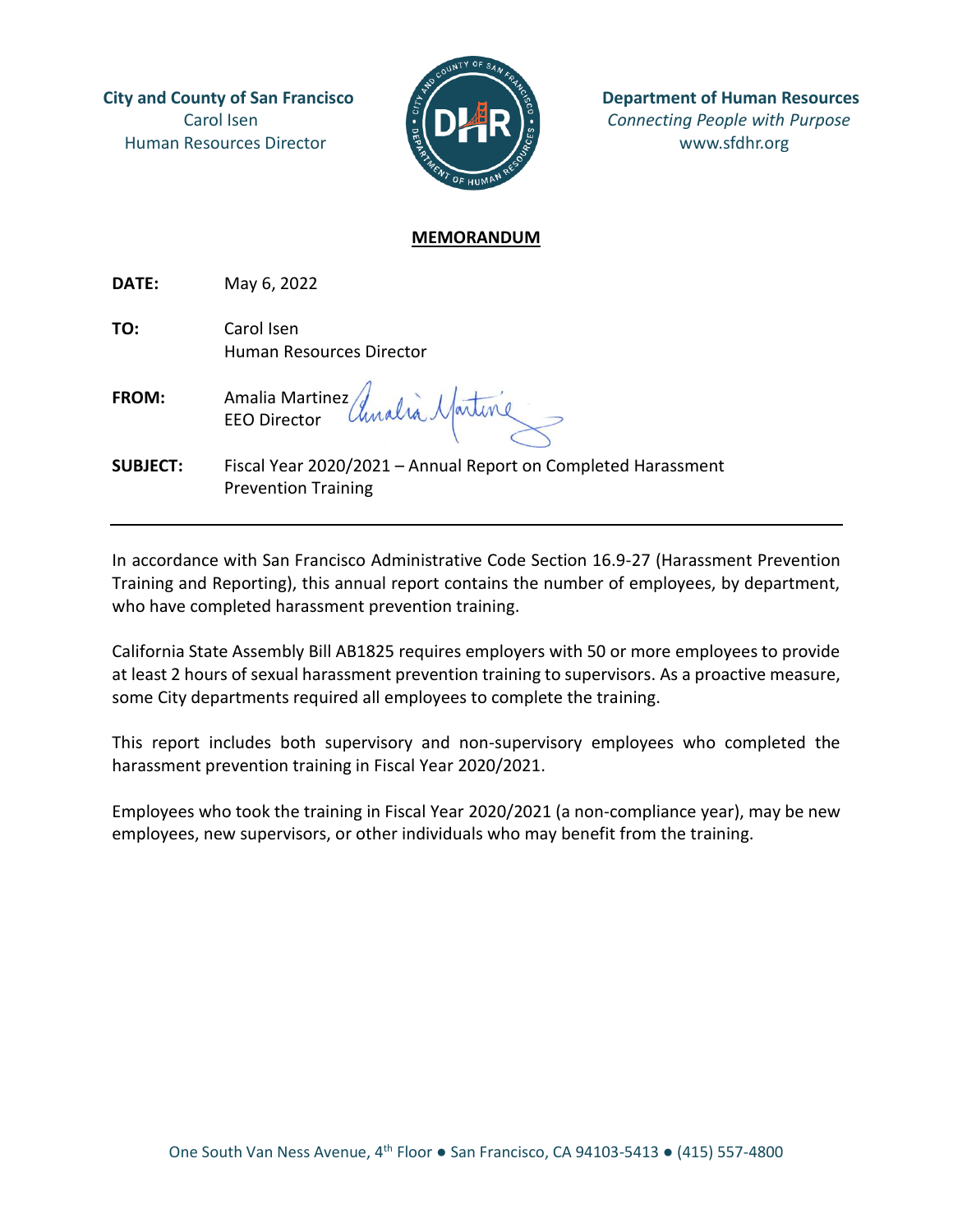## **Number of Employees Who Completed Harassment Prevention Training by Department Fiscal Year 2020/2021 (July 1, 2020 – June 30, 2021)**

| <b>Department</b>                          | <b>Number of Employees</b> |
|--------------------------------------------|----------------------------|
| <b>Adult Probation</b>                     | 2                          |
| <b>Arts Commission</b>                     | 5                          |
| <b>Asian Art Museum</b>                    | $\mathbf{1}$               |
| Assessor-Recorder                          | $\mathbf{1}$               |
| <b>Board of Supervisors</b>                | 15                         |
| <b>Building Inspection</b>                 | 1                          |
| <b>Children &amp; Families Commission</b>  | $\mathbf{1}$               |
| <b>Children Youth &amp; Their Families</b> | 32                         |
| City Administrator's Office                | 56                         |
| City Attorney's Office                     | 101                        |
| <b>City Planning</b>                       | 65                         |
| Civil Service Commission                   | 1                          |
| Controller                                 | 48                         |
| District Attorney                          | 3                          |
| Economic Workforce Development             | 15                         |
| Elections                                  | 20                         |
| <b>Emergency Management</b>                | 32                         |
| Fine Arts Museum                           | 72                         |
| <b>Fire Department</b>                     | 65                         |
| <b>Health Service System</b>               | 14                         |
| Homelessness & Supporting Housing          | 21                         |
| <b>Human Resources</b>                     | 35                         |
| <b>Human Rights Commission</b>             | $\overline{2}$             |
| <b>Human Services Agency</b>               | 62                         |
| Juvenile Probation                         | 15                         |
| Mayor's Office                             | 7                          |
| <b>Municipal Transportation Agency</b>     | 274                        |
| <b>Police Accountability</b>               | 7                          |
| <b>Police Department</b>                   | 10                         |
| Port                                       | 60                         |
| <b>Public Defender</b>                     | $\mathbf{1}$               |
| <b>Public Health</b>                       | 1,532                      |
| <b>Public Library</b>                      | 96                         |
| <b>Public Utilities Commission</b>         | 53                         |
| <b>Public Works</b>                        | 59                         |